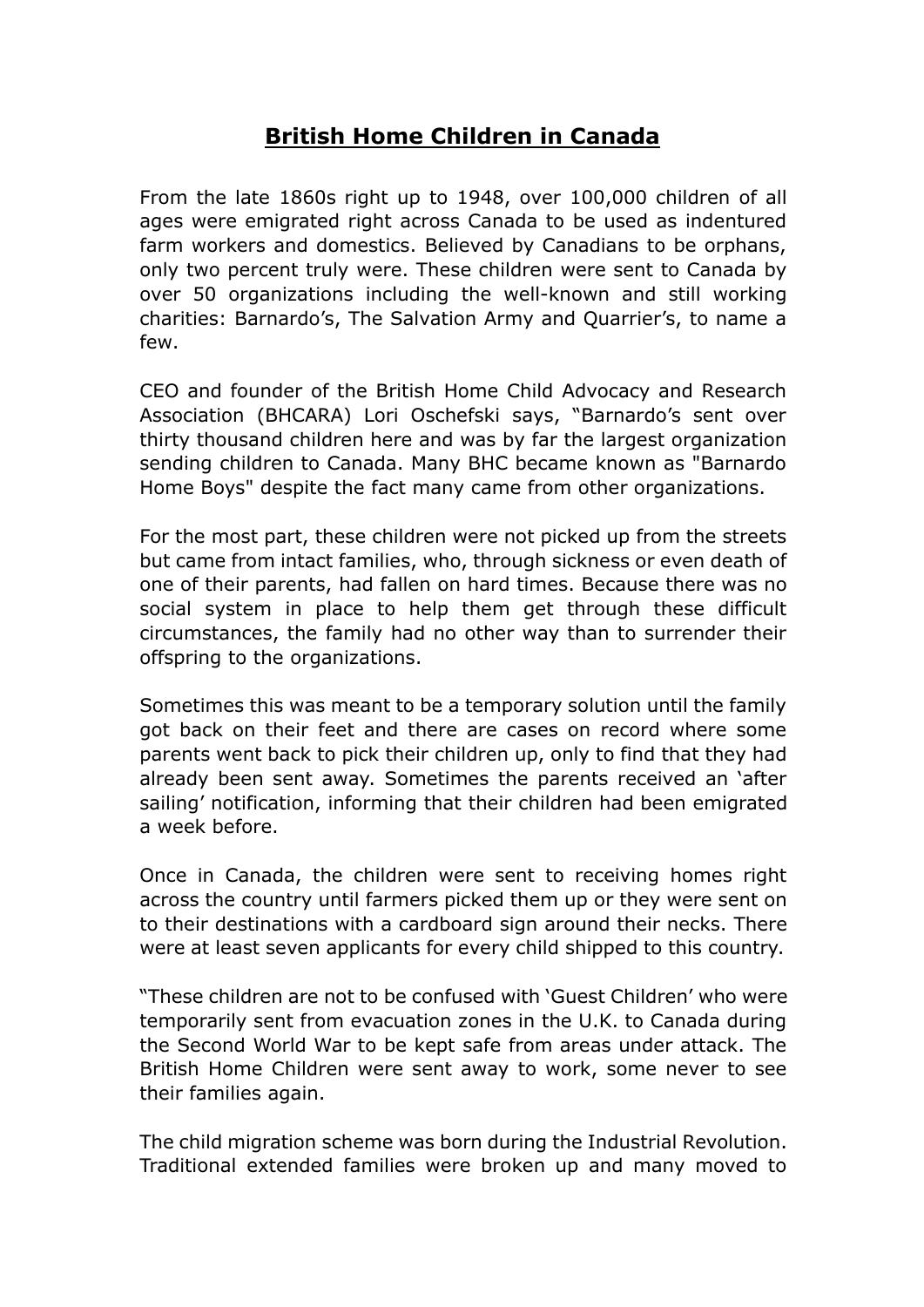urban areas to find work and a better life. And so, if anything happened to one of the parents, there was no immediate family nearby to take them in. Abandoned British children lived and died in the streets and workhouses were overcrowded.

Emigration was seen as a brilliant solution. The children would be sent to Canadian farms under contract. The terms would require that children be housed, fed, clothed, and sent to school. A small fee would be paid for fostering younger children, older children would help with chores, and more extended labour would be required from adolescents. At 18, the terms of indenture were to be discharged. The clean, fresh air of a Canadian farm was seen as a definite better alternative to living in the slums of a large city.

Canada was marketed to the parents and the children as a haven within the storms of their lives where money grew on trees and the adventure of traveling to a land where cowboys and lumberjacks were, sounded appealing. The parents were relieved that a way had been found where their children would be safe and healthy.

However, the harsh truth was that the monitoring of children's placements was often neglected, and many children found themselves essentially abandoned to new lives which were worse than the old. Siblings were separated. Girls assisted farm wives not only with housework and children but on the fields, as well. Boys became farm workers who were grossly overworked.

While some of the children were indeed accepted into the families they worked for and were practically adopted, many of these children suffered. Children could be 'returned' and reassigned. Many were moved from one farm to another. Some ran away or simply disappeared; some died from ill-health or injuries resulting from neglect and abuse, and some committed suicide.

In the very least, the belief in eugenics that was running rampant throughout the U.K. and North America caused children to be considered inferior stock to their Canadian counterparts. They were stigmatized as such, merely because they were poor and needed help. In communities where these children were meant to be fostered and nurtured, they were often taunted and made to feel shame for being a Home Boy or Home Girl. This shame caused many Home Children to remain silent about their backgrounds their entire lives.

Some influential political voices were raised against bringing the